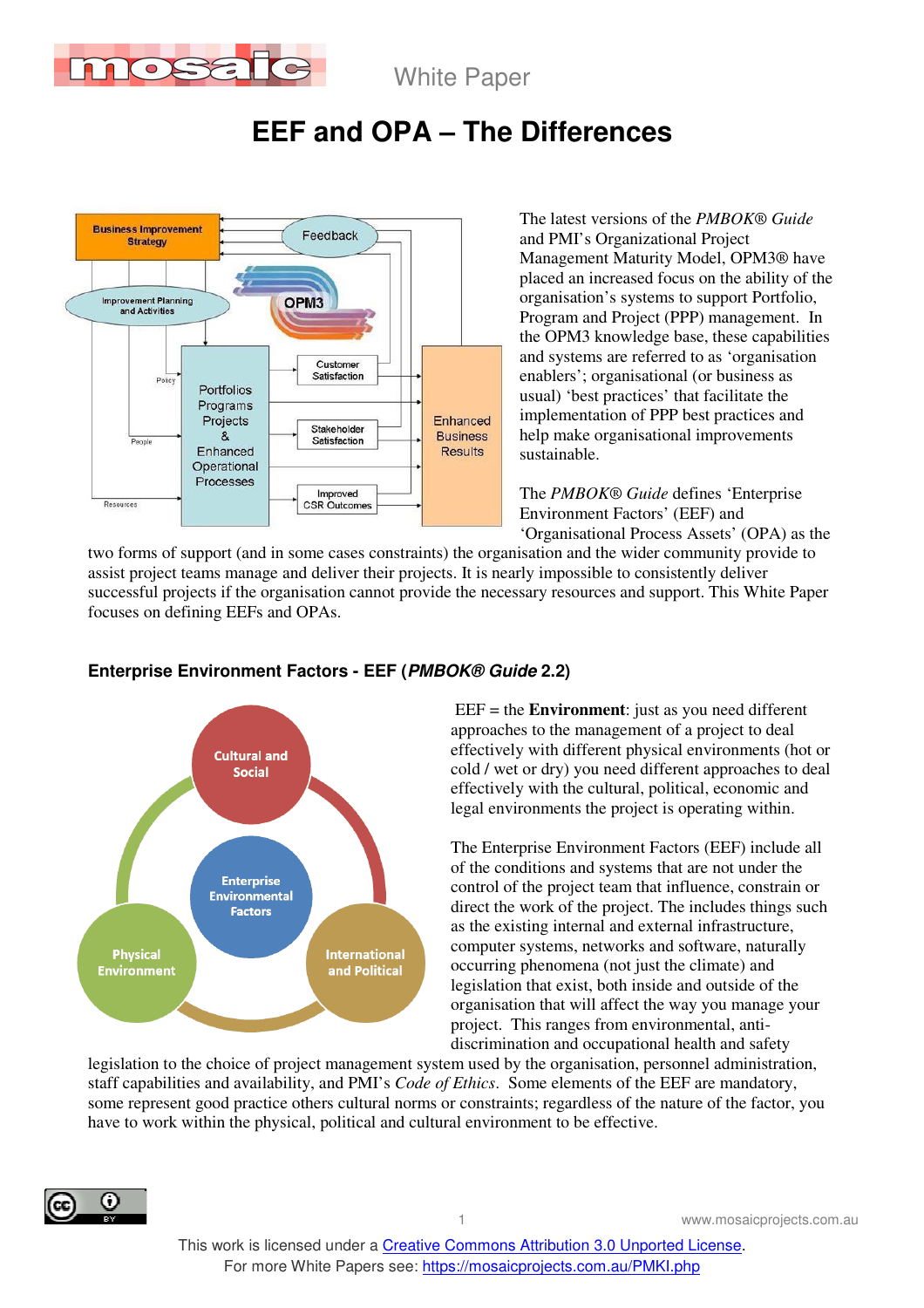

White Paper

#### **Organisational Process Assets - OPA (PMBOK® Guide 2.3)**

OPA = **Assets**: The plans, processes, policies, procedures and knowledge base specific to, developed by, and used by, the organisation – and which you actually use in the management of the project. Most organisations have developed a range of templates, proforma contracts, plans, procedures, registers and assessment tools to assist in the management of the project. Organisations have also acquired knowledge in the form of lessons learned<sup>1</sup> and the organisation's knowledge base that can be very useful.

PMI classifies OPAs into two general categories. The various documents, both current documentation and historical records, and the 'knowledge repositories' that hold and organise the information (electronic or other filing / library systems) and make it accessible.

Therefore, Organisational Process Assets would include virtually anything the organisation has developed that you can use (or organisational policies state you must use) in the management of the project such as standard operating procedures  $(SOPs)^2$ , to calendars and report formats that run inside the proprietary software programs that make up the EEF. Generally, OPAs are directly aligned with facilitating the execution of the process described in the *PMBOK® Guide*.

OPSs become part of the project's documentation once the 'blank template' is copied and completed in full, or in part, with the project's information. For example an OPA may be an Excel template for a risk register. The copied template becomes part of the project documentation once it has been updated with some of the project's identified risks and recommended responses<sup>3</sup>. The 'project risk register' is then maintained and updated as part of the project's documentation. At an appropriate time various aspects of the organisation's 'process assets' may be updated or improved based on the 'lessons learned' by the project team whilst using the register; these may be updates to the template itself, or updates to associated OPAs such as the list of potential risks and their responses.

#### **Comment**

The dividing line between some internal policies and some assets you use in managing the project can be a bit blurry. For example, the computer systems, networks and software that together provide the capability to operate the 'project management information system' and the 'lessons learned' knowledgebase are seen as infrastructure and are therefore part of the EEF. However, organisation specific policies, processes, data and artefacts such as a risk register or the data entered into an organisational knowledge base are seen as OPAs even though the information is accessed via the infrastructure.

In summary, you use OPAs to improve the management of your project. You manage within the constraint and guidelines established by the EEFs.

\_\_\_\_\_\_\_\_\_\_\_\_\_\_\_\_\_\_\_\_\_\_\_\_\_\_\_\_\_

<sup>3</sup> For an example of a **risk register** see: https://www.mosaicprojects.com.au/ftp/RMP\_Sample.xls



 $\overline{a}$ 

2

2 www.mosaicprojects.com.au

<sup>1</sup> For more on **lessons learned** see: https://www.mosaicprojects.com.au/WhitePapers/WP1004\_Lessons\_Learned.pdf

For more on **SOPs** see: https://www.mosaicprojects.com.au/WhitePapers/WP1086\_Standard\_Operating\_Procedures.pdf